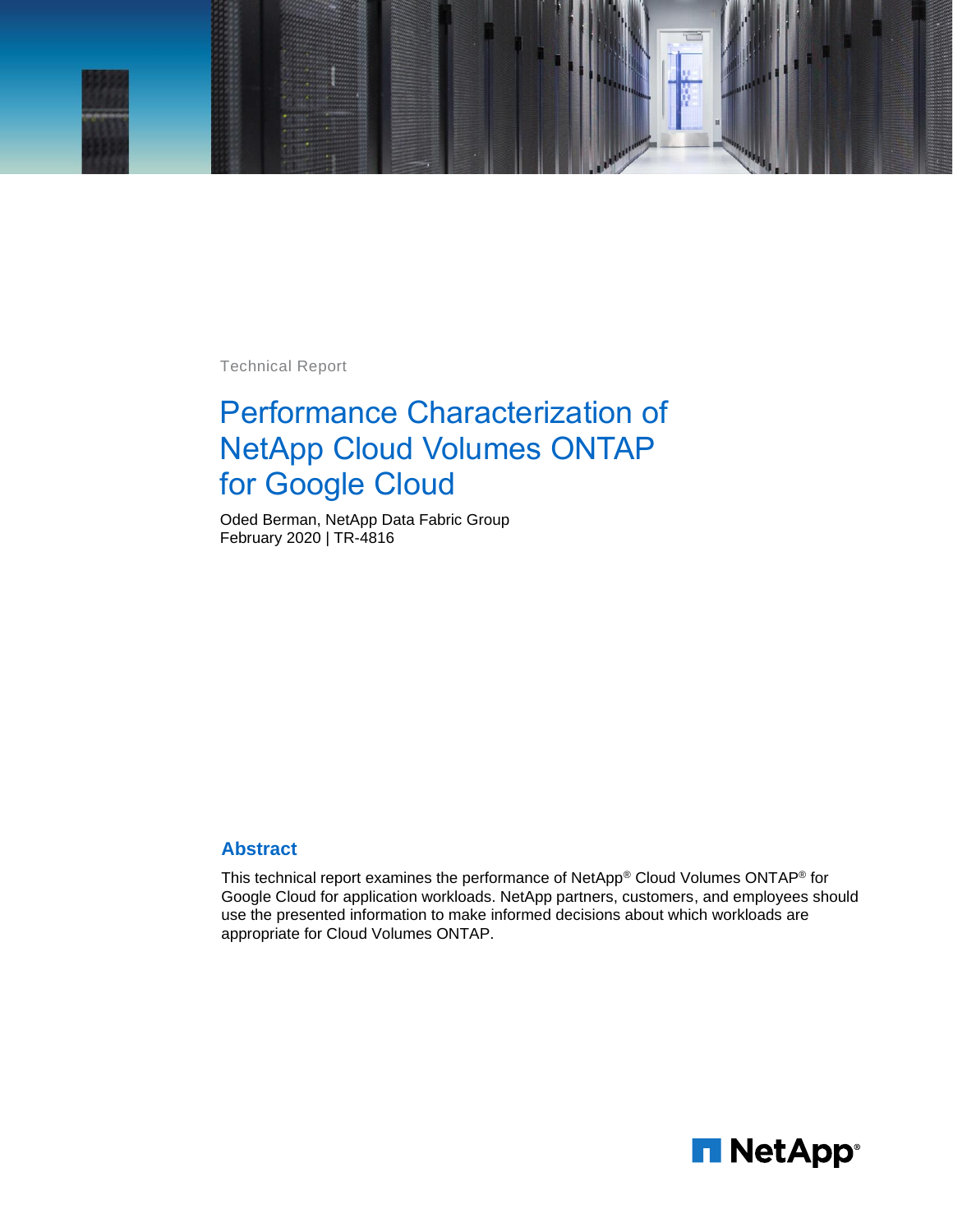#### **TABLE OF CONTENTS**

| 2 <sup>7</sup> |     |  |  |  |  |  |  |  |
|----------------|-----|--|--|--|--|--|--|--|
| 3              |     |  |  |  |  |  |  |  |
|                |     |  |  |  |  |  |  |  |
|                | 3.2 |  |  |  |  |  |  |  |
|                |     |  |  |  |  |  |  |  |
|                |     |  |  |  |  |  |  |  |
|                |     |  |  |  |  |  |  |  |
|                |     |  |  |  |  |  |  |  |
|                |     |  |  |  |  |  |  |  |
|                |     |  |  |  |  |  |  |  |
|                |     |  |  |  |  |  |  |  |
|                |     |  |  |  |  |  |  |  |
|                |     |  |  |  |  |  |  |  |
|                |     |  |  |  |  |  |  |  |

#### **LIST OF TABLES**

| Table 1) Google Compute Engine machine types, performance limits, and selected storage configuration. 4 |  |
|---------------------------------------------------------------------------------------------------------|--|
|                                                                                                         |  |
|                                                                                                         |  |
|                                                                                                         |  |
|                                                                                                         |  |

#### **LIST OF FIGURES**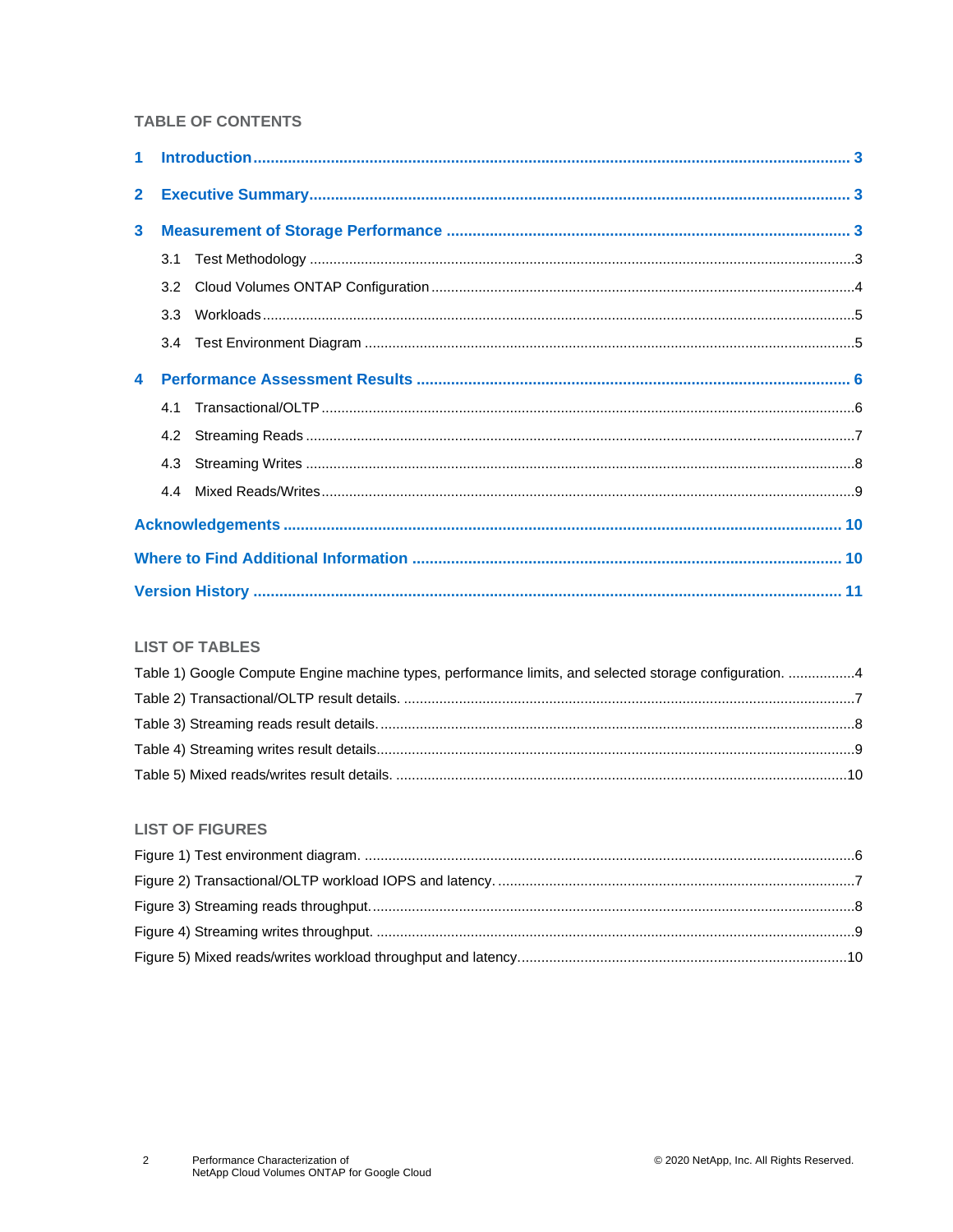# <span id="page-2-0"></span>**1 Introduction**

NetApp has a long history of providing leading-edge, high-performance, feature-rich data management technologies and solutions that provide the agility and mobility that organizations need in the digital transformation and cloud era. The NetApp® Cloud Volumes ONTAP® software-only storage solution is part of the ONTAP family of products that delivers an organization's data anywhere that it is needed across the hybrid multicloud.

NetApp Cloud Volumes ONTAP is an enterprise-grade data management solution that is deployed on a public cloud infrastructure. It consumes native cloud compute services and manages native cloud block and object storage. Today, Cloud Volumes ONTAP can be deployed in any of the "big three" cloud providers: Google Cloud, Amazon Web Services (AWS), and Azure. Through its unified storage access capabilities, storage efficiency features, and enhanced data protection and security services, Cloud Volumes ONTAP delivers a powerful solution for any enterprise workload. It is optimal for workloads such as databases, DevOps, virtual desktop infrastructure (VDI), Kubernetes, file services, disaster recovery, backup and archiving, and more.

This technical report describes the results of performance assessments that were conducted with Cloud Volumes ONTAP for Google Cloud. When deployed in Google Cloud, Cloud Volumes ONTAP uses Google Compute Engine, a scalable high-performance virtual machine (VM), and Google Persistent Disk, which is durable and high-performance block storage. It also uses Google Cloud Storage, which provides unified, price/performance-optimized object storage.

Cloud Volumes ONTAP is available in two pricing models: pay as you go (PayGo) and bring your own license (BYOL). For the PayGo model, three types of license packages are available: Explore, Standard, and Premium. Each license package provides different compute and storage capacity options.

# <span id="page-2-1"></span>**2 Executive Summary**

NetApp performed this study to showcase the storage performance and benefits of NetApp Cloud Volumes ONTAP. Understanding the performance characteristics of Cloud Volumes ONTAP is critical to set expectations and to help stakeholders make educated decisions about which of their workloads Cloud Volumes ONTAP can handle and what configuration is required.

The results are presented in section [4, Performance Assessment Results.](#page-5-0) The results provide some basic understanding of the Cloud Volumes ONTAP performance capabilities for Google Cloud and its dependency on the underlying infrastructure and the services that are used.

The chosen workloads for this study were transactional/OLTP, streaming reads, streaming writes, and mixed reads/writes. Each of the selected workloads is characterized by different mixture and access patterns of I/O operations.

# <span id="page-2-2"></span>**3 Measurement of Storage Performance**

NetApp performed these assessments to measure the performance of single-node NetApp Cloud Volumes ONTAP 9.6 in different application workloads. This section describes the methodology that NetApp used to assess Cloud Volumes ONTAP performance and the configuration that was used, as well as the workloads that were tested.

## <span id="page-2-3"></span>**3.1 Test Methodology**

For this study, NetApp used Flexible I/O Tester (Fio), a tool that can simulate any given workload. Fio generates a number of threads or processes, carrying out the type of I/O combination and patterns that the user specifies to generate the desired workloads. For more information about Fio, see the Fio [page](https://github.com/axboe/fio)  [on GitHub.](https://github.com/axboe/fio)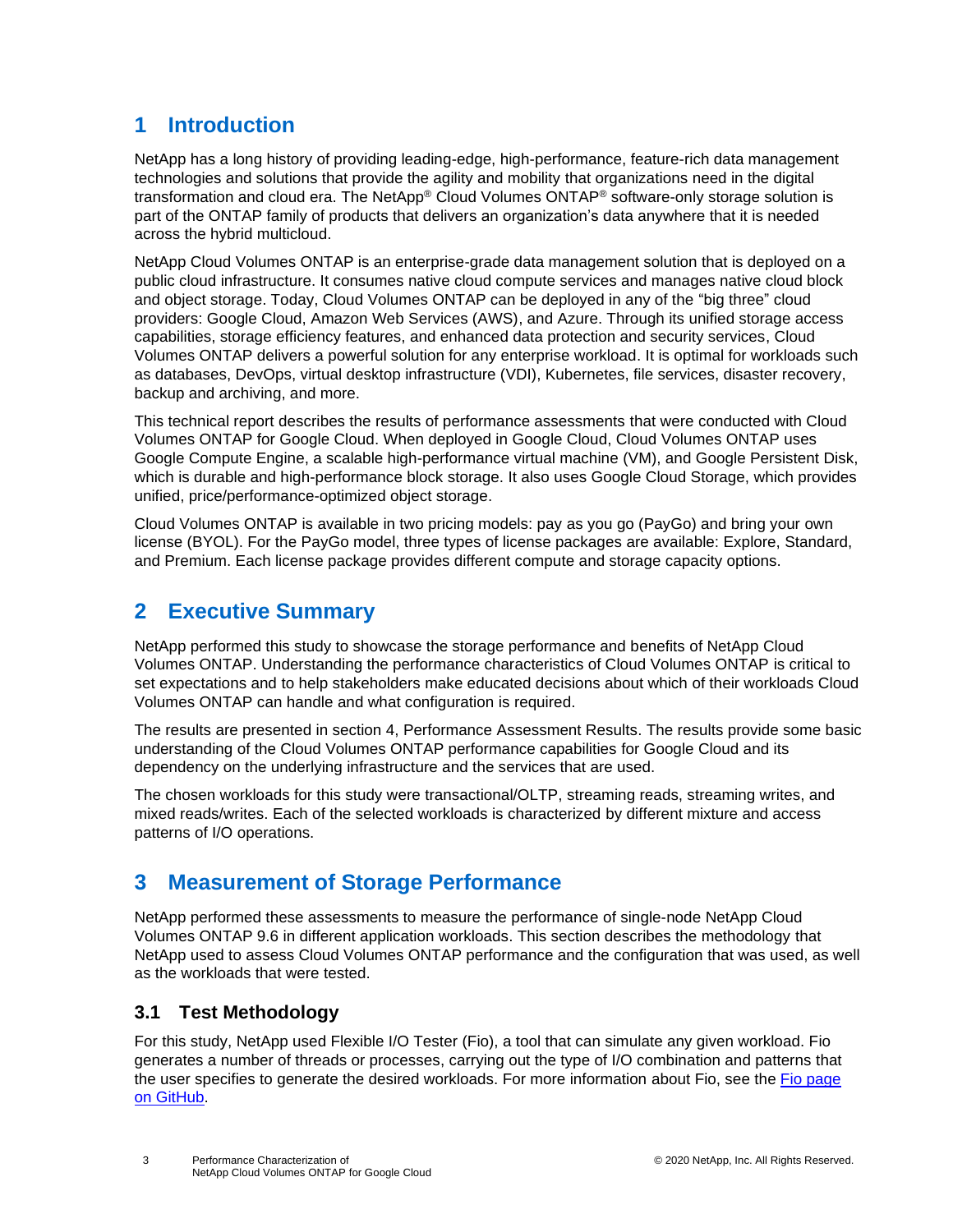To get the most out of Cloud Volumes ONTAP, NetApp used multiple Fio clients in the various assessments. The I/O workloads were generated by multiple n1-standard-8 compute engines (each with eight virtual CPUs [vCPUs] and 30GB of memory) running Red Hat Enterprise Linux 7 (for a total of five).

All tests were performed with NFS, which is commonly used in a wide variety of workloads. NFS is a distributed file system, based on a client-server architecture, that enables users to access files and directories on a remote file system, much like the process to access local storage. The NFS protocol provides file-level access to logical storage resources, such as NetApp FlexVol® volumes, on Cloud Volumes ONTAP. A FlexVol volume is an allocation of storage space that serves as a data container. A FlexVol volume is the basic storage unit that can be mounted by one or more NFS clients, providing access to users within the limits of the granted permissions.

In this study, a single FlexVol volume was configured and accessed by seven clients. The goal was to achieve the best performance metrics possible for IOPS, throughput (the amount of data payload), and latency (the response time). All the results that are presented later in this report are the aggregated sum from the clients' side.

All the Compute Engine instances that NetApp used in the study, including the instances that Cloud Volumes ONTAP used, were in the same availability zone, Virtual Private Cloud, and subnet.

# <span id="page-3-0"></span>**3.2 Cloud Volumes ONTAP Configuration**

For this study, Cloud Volumes ONTAP was configured as a single-node system. The performance of Cloud Volumes ONTAP depends greatly on the underlying cloud services that are used (the Compute Engine machine type and the type and size of the Persistent Disk). Therefore, NetApp tested Cloud Volumes ONTAP by using different Compute Engine machine types and Persistent Disk configurations. The Compute Engine machine types not only differ in their specifications, but they also incur different costs by Google Cloud and by NetApp and belong to different licensing packages.

NetApp used the following Compute Engine machine types:

- custom-4-16384 (included in the Explore license; up to 2TB of storage)
- n1-standard-8 (included in the Standard license; up to 10TB of storage)
- n1-standard-32 (included in the Premium license; up to 368TB of storage)

All the VM instances were configured with Zonal SSD Persistent Disks. SSD Persistent Disks are backed by SSDs and provide predictable performance, having been designed for single-digit, millisecond (ms) latencies. Because they balance price/performance for a wide variety of transactional workloads, the use of SSD Persistent Disks is preferable. Cloud Volumes ONTAP supports the use of Zonal Standard Persistent Disks as well, which are backed by HDDs and provide an efficient and economical way to handle sequential read/write operations. For more information about Google Cloud Persistent Disks and limits, visit the Google Cloud [storage options page.](https://cloud.google.com/compute/docs/disks/performance)

[Table 1](#page-3-1) displays the Compute Engine machine types, performance limits, and storage configuration that NetApp used in this study.

| Instance Type        | <b>vCPU</b> | <b>Memory</b><br>(GiB) | <b>Sustained Random</b><br><b>IOPS</b> |              | Sustained Throughput<br>(MBps) |       | <b>SSD</b><br>Persistent |
|----------------------|-------------|------------------------|----------------------------------------|--------------|--------------------------------|-------|--------------------------|
|                      |             |                        | Read                                   | <b>Write</b> | Read                           | Write | <b>Disk</b>              |
| $custom-4-$<br>16384 | 4           | 16                     | 15.000                                 | 15.000       | 240                            | 240   | 2 x 1TB                  |

<span id="page-3-1"></span>**Table 1) Google Compute Engine machine types, performance limits, and selected storage configuration.**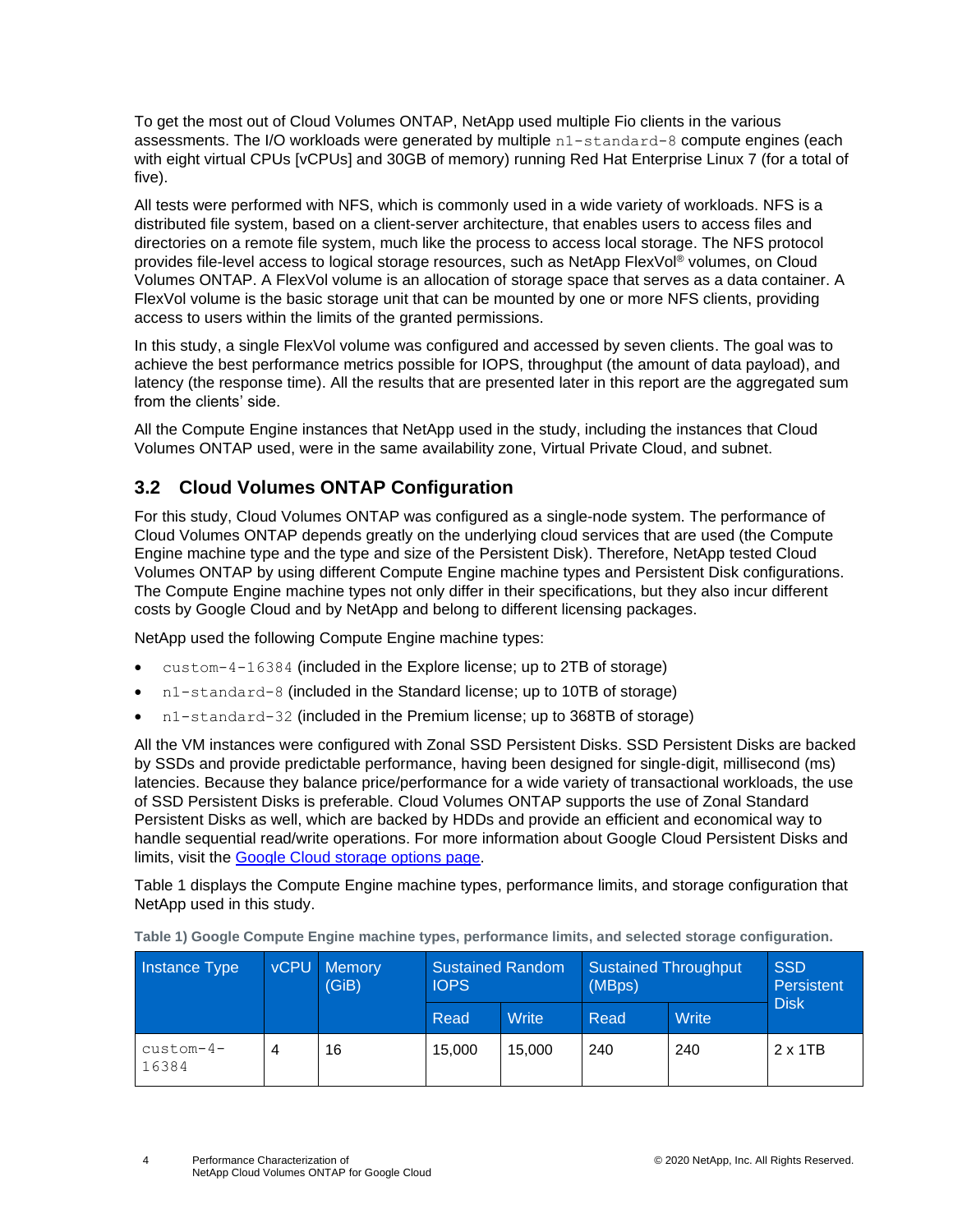| Instance Type      | <b>vCPU</b><br>Memory<br>(GiB) |     | <b>Sustained Random</b><br><b>IOPS</b> |              | <b>Sustained Throughput</b><br>(MBps) |       | <b>SSD</b><br>Persistent |
|--------------------|--------------------------------|-----|----------------------------------------|--------------|---------------------------------------|-------|--------------------------|
|                    |                                |     | Read                                   | <b>Write</b> | Read                                  | Write | <b>Disk</b>              |
| n1-standard-<br>8  | 8                              | 30  | 15.000                                 | 15,000       | 800                                   | 400   | $2 \times 4TB$           |
| n1-standard-<br>32 | 32                             | 120 | 60,000                                 | 30,000       | 1,200                                 | 400   | $4 \times 8$ TB          |

**Note:** For more information about the Google Cloud performance limitations, visit the Google Cloud [optimizing Persistent Disk performance page.](https://cloud.google.com/compute/docs/disks/performance#ssd-pd-performance)

The Cloud Volumes ONTAP write speed, which affects write performance, was set to Normal. When the write speed is set to Normal, data is first written to Persistent Disk storage and then an acknowledgment is sent back to the client. This process eliminates the chance of data loss if an unplanned outage occurs.

When the write speed is set to High, data is buffered in memory and an acknowledgment is sent back to the client before the data is committed to Persistent Disk storage. A high write speed enhances write performance but also increases the potential for data loss if an unplanned outage occurs. Users should enable a high write speed only if enhanced write performance is required and if data loss can either be tolerated or be handled by the application. For example, data loss from an unplanned outage can be tolerated, or the application (such as Microsoft SQL Server for Always On availability groups or MySQL replication) can handle data loss.

### <span id="page-4-0"></span>**3.3 Workloads**

In this study, four different workloads were configured and tested. Each tested workload consisted of a unique I/O mixture and access pattern that simulated workloads that are used in widely deployed applications:

- **Transactional/OLTP** (8KB block size, 80% reads, and 100% random access I/O). A transactional workload is typically identified by a database that receives numerous requests for data and multiple changes to this data from several users over time. These modifications are called *transactions*. The transactions are small and primarily random in nature with high concurrency. This type of workload is generated by transactional database applications such as SAP, Oracle, and SQL Server and MySQL databases.
- **Streaming reads** (64KB block size, 100% reads, and 100% sequential access I/O). In a streaming reads workload, only read operations are performed (and they are concurrent, large, contiguous requests). This workload is typically generated by applications such as media servers (for example, video on demand) and virtual tape libraries.
- **Streaming writes** (64KB block size, 100% writes, and 100% sequential access I/O). In a streaming writes workload, only write operations are performed (and they are concurrent, large, contiguous requests). This workload is typically generated by applications such as media capture, virtual tape libraries, medical imaging, backup and archiving, and video surveillance.
- **Mixed reads/writes** (16KB block size, 50% reads, and 100% random access I/O). Many applications generate a mix of read/write operations that differ in the reads versus writes percentage, block size, and random versus sequential percentage and that typically require high throughput and low latency. A mix of 50% reads and 50% writes is a common starting point for measuring. That kind of workload can be found, for example, in a VDI.

## <span id="page-4-1"></span>**3.4 Test Environment Diagram**

[Figure 1](#page-5-2) displays the environment and Google Cloud resources that NetApp used for the performance assessments.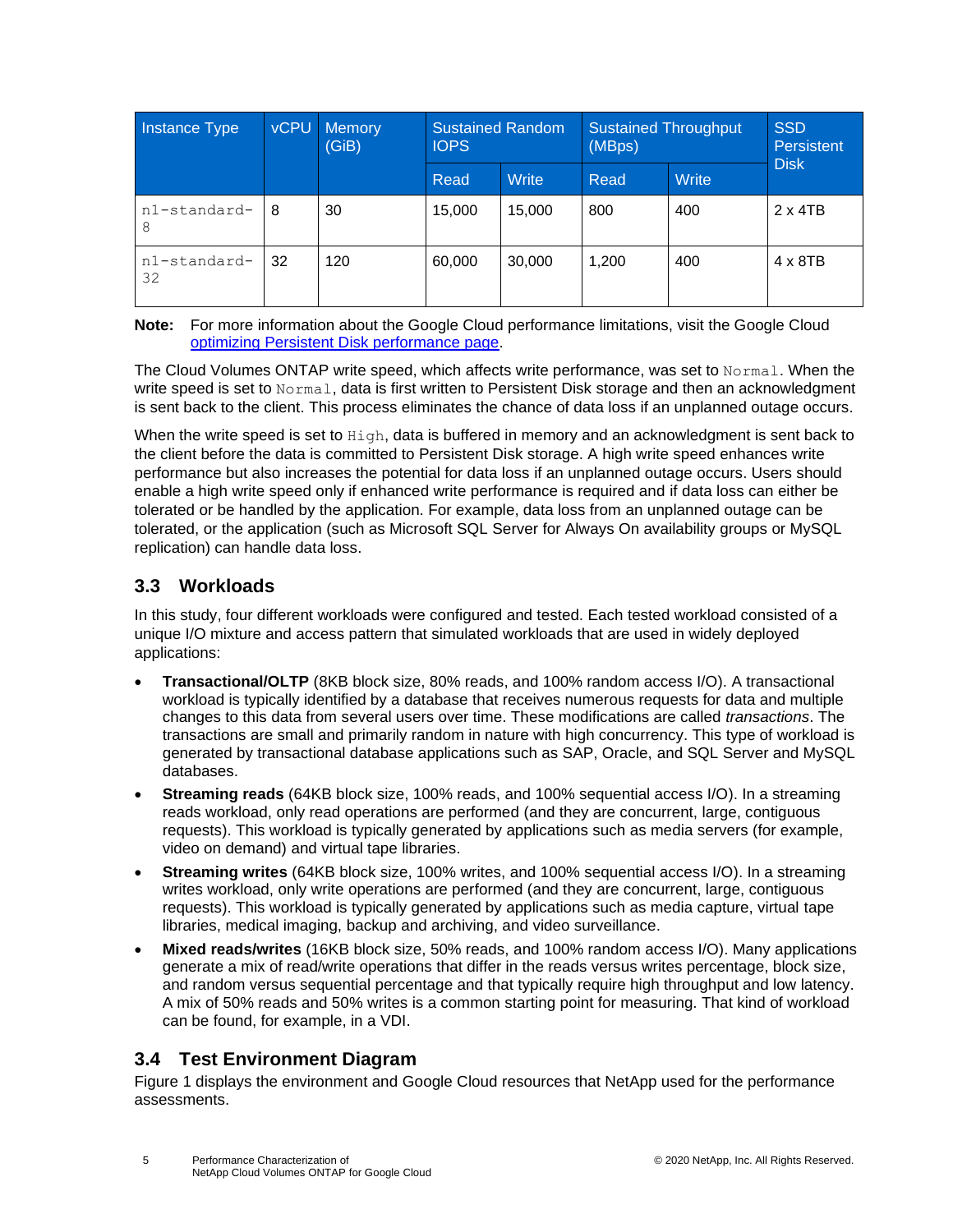<span id="page-5-2"></span>**Figure 1) Test environment diagram.**



# <span id="page-5-0"></span>**4 Performance Assessment Results**

This section describes the values of the performance metrics that were obtained in the process of assessing NetApp Cloud Volumes ONTAP.

### <span id="page-5-1"></span>**4.1 Transactional/OLTP**

The significant metrics for this type of workload are IOPS and latency, as shown in [Figure 2](#page-6-2) and as described in [Table 2.](#page-6-1)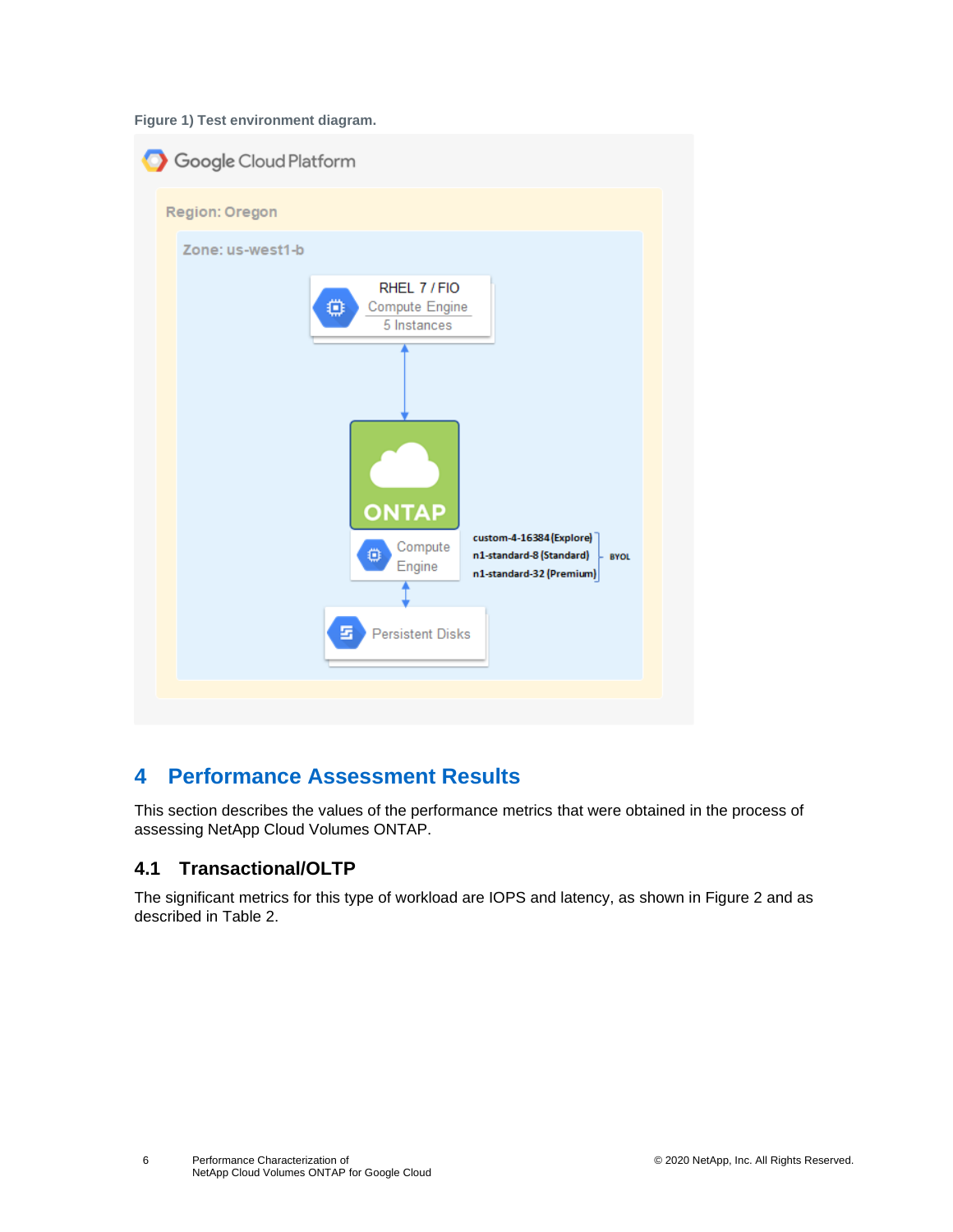<span id="page-6-2"></span>



<span id="page-6-1"></span>**Table 2) Transactional/OLTP result details.**

| <b>Machine Types</b> | <b>IOPS</b> |              | <b>Throughput (MBps)</b> |       | Latency (ms) |       |
|----------------------|-------------|--------------|--------------------------|-------|--------------|-------|
|                      | Read        | <b>Write</b> | Read                     | Write | Read         | Write |
| $custom-4-$<br>16384 | 7,300       | 1,800        | 61.6                     | 15.7  | 3.8          | 13    |
| n1-standard-<br>8    | 7,500       | 1,800        | 61.8                     | 15.6  | 2.6          | 8.4   |
| n1-standard-<br>32   | 45,000      | 11,000       | 369.3                    | 92.4  | 1.15         | 6.3   |

### <span id="page-6-0"></span>**4.2 Streaming Reads**

The significant metric for this type of workload is throughput, as shown in [Figure 3](#page-7-2) and as described in [Table 3.](#page-7-1)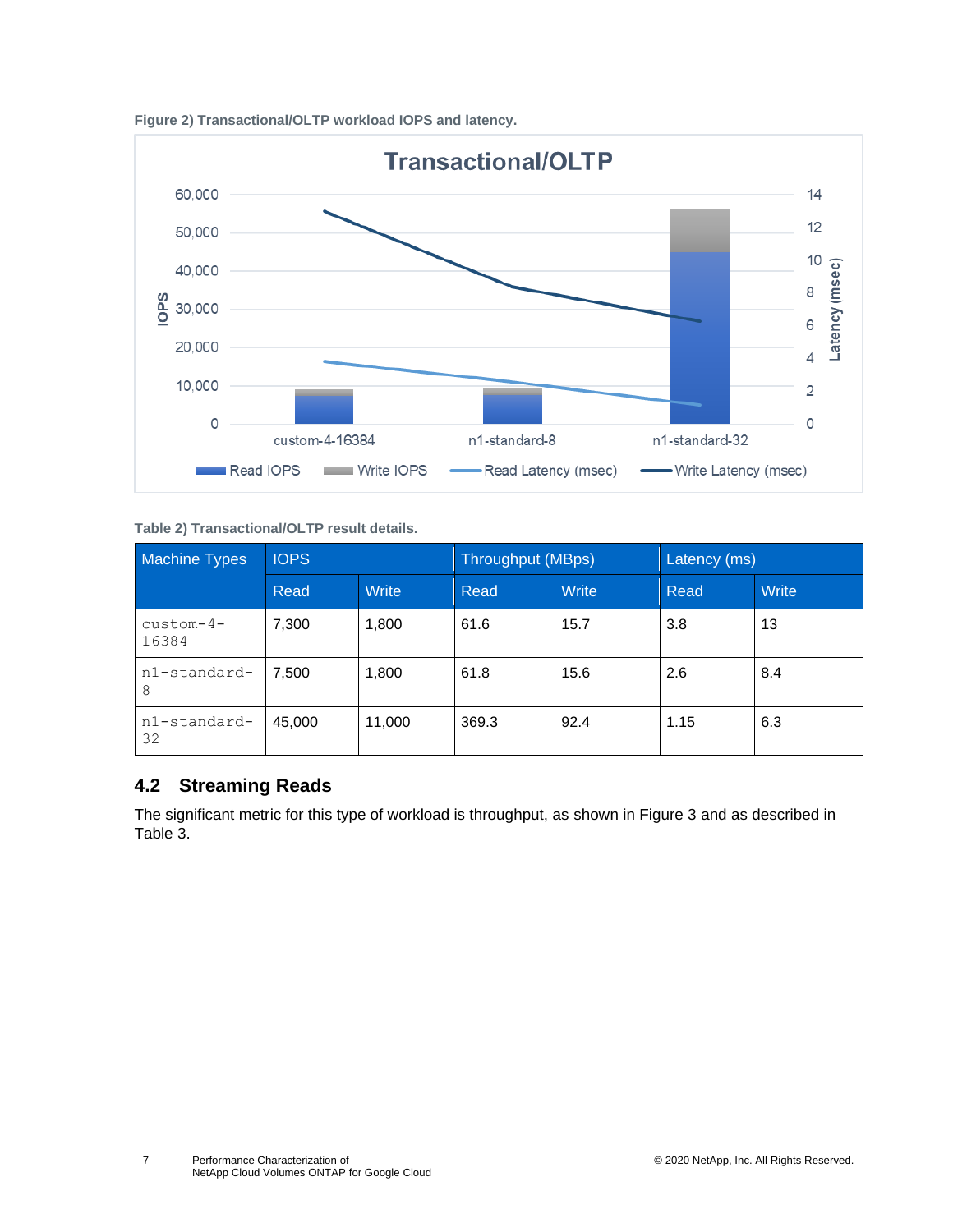<span id="page-7-2"></span>



<span id="page-7-1"></span>**Table 3) Streaming reads result details.**

| Instance Type           | <b>IOPS</b> | Throughput (MBps) | Latency (ms) |  |
|-------------------------|-------------|-------------------|--------------|--|
| $\text{custom-}4-16384$ | 3.700       | 244.2             | 3.2          |  |
| n1-standard-8           | 6.700       | 438.9             | 1.8          |  |
| n1-standard-32          | 18,000      | 1.190             | 1.3          |  |

### <span id="page-7-0"></span>**4.3 Streaming Writes**

The significant metric for this type of workload is throughput, as shown in [Figure 4](#page-8-2) and as described in [Table 4.](#page-8-1)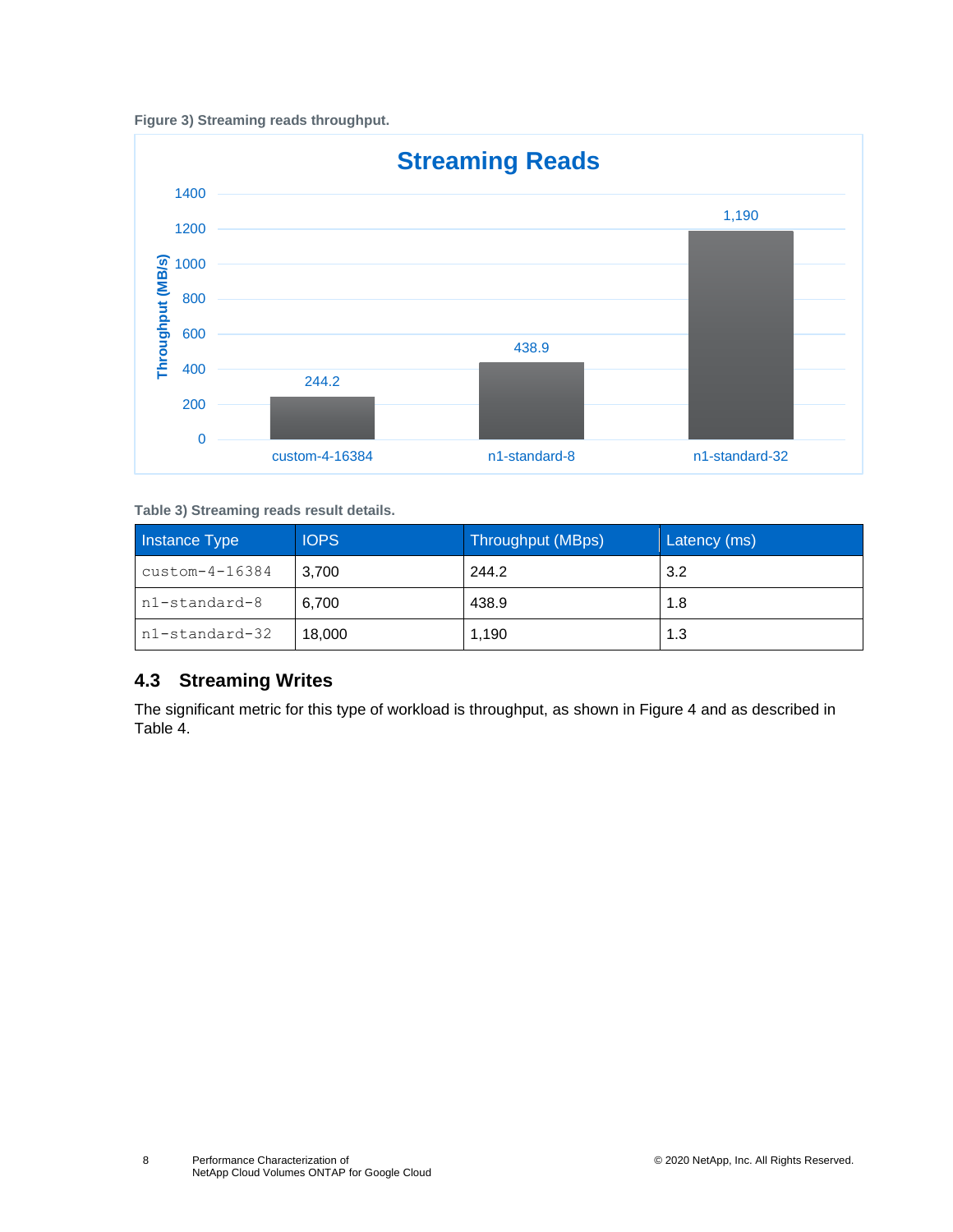<span id="page-8-2"></span>



<span id="page-8-1"></span>**Table 4) Streaming writes result details.**

| Instance Type           | <b>IOPS</b> | Throughput (MBps) | Latency (ms) |
|-------------------------|-------------|-------------------|--------------|
| $\text{custom-}4-16384$ | 1,300       | 87.8              | 8.8          |
| n1-standard-8           | 5.200       | 342.5             | 4.5          |
| n1-standard-32          | 5.500       | 360               | 4.4          |

### <span id="page-8-0"></span>**4.4 Mixed Reads/Writes**

The significant metrics for this type of workload are throughput and latency, as shown in [Figure 5](#page-9-3) and as described in [Table 5.](#page-9-2)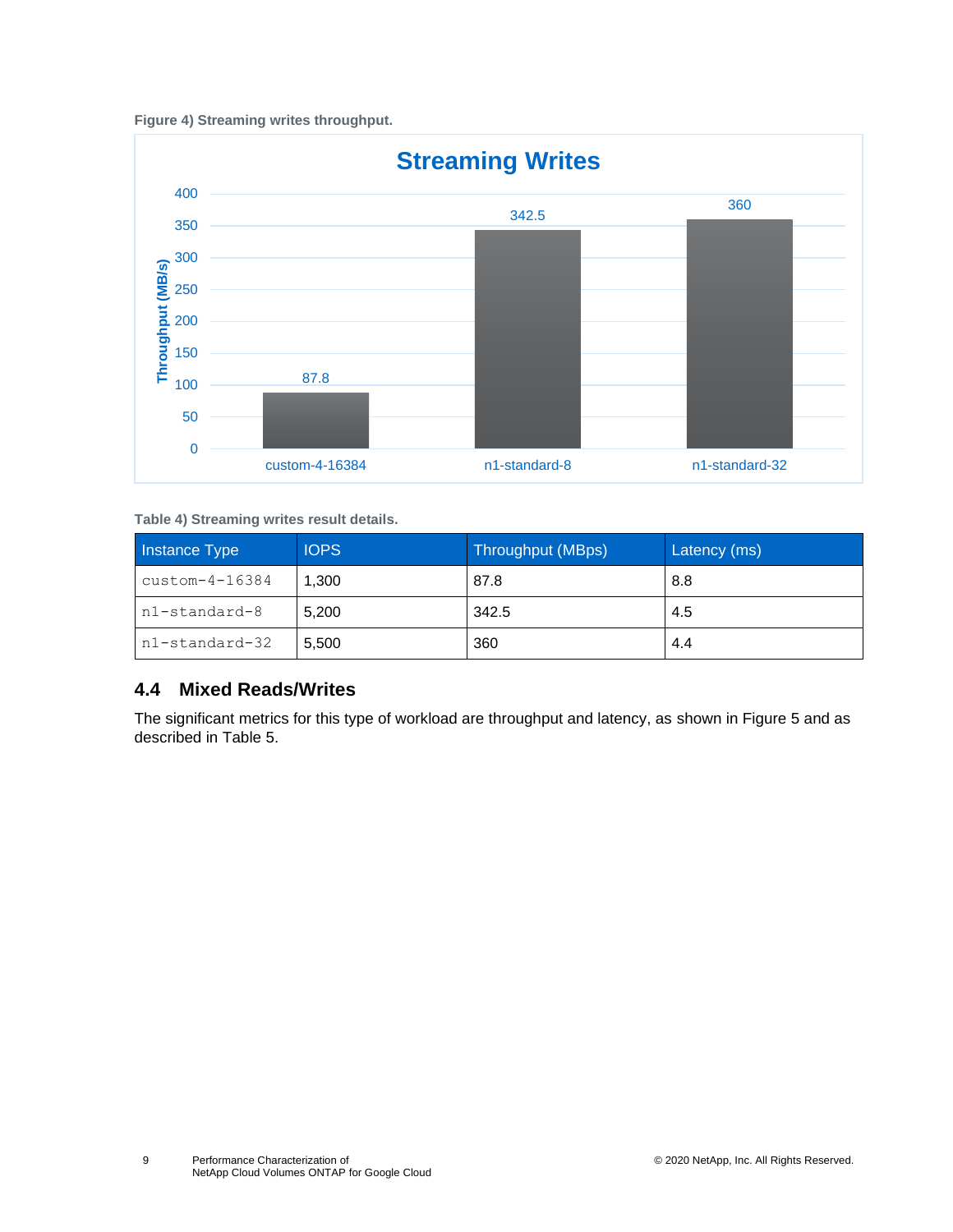

<span id="page-9-3"></span>**Figure 5) Mixed reads/writes workload throughput and latency.**

<span id="page-9-2"></span>**Table 5) Mixed reads/writes result details.**

| <b>Instance Type</b> | <b>IOPS</b> |              | <b>Throughput (MBps)</b> |       | Latency (ms) |              |
|----------------------|-------------|--------------|--------------------------|-------|--------------|--------------|
|                      | Read        | <b>Write</b> | Read                     | Write | Read         | <b>Write</b> |
| $custom-4-$<br>16384 | 4,400       | 4,400        | 72                       | 72    | 2.2          | 11           |
| n1-standard-<br>8    | 5.000       | 5,000        | 82                       | 82    | 1.8          | 5.4          |
| n1-standard-<br>32   | 15.000      | 15,000       | 255                      | 255   | 0.85         | 6.8          |

# <span id="page-9-0"></span>**Acknowledgements**

The author gratefully acknowledges the contributions that were made to this technical report by key NetApp team members: Ishai Avramovich, Liron Bar-Mashiah, Aviv Degani, Yaron Haimsohn, Michele Pardini and Oren Inbar. My sincere appreciation and thanks go to all these individuals, who designed and performed the assessments and provided the insight and expertise that greatly assisted in the creation of this paper.

# <span id="page-9-1"></span>**Where to Find Additional Information**

To learn more about the information that is described in this document, review the following documents or websites:

- Cloud Volumes ONTAP (features, architecture, TCO calculator, pricing, and more) <https://cloud.netapp.com/ontap-cloud>
- NetApp Cloud Manager (formerly OnCommand® Cloud Manager) and Cloud Volumes ONTAP documentation <https://docs.netapp.com/us-en/occm/>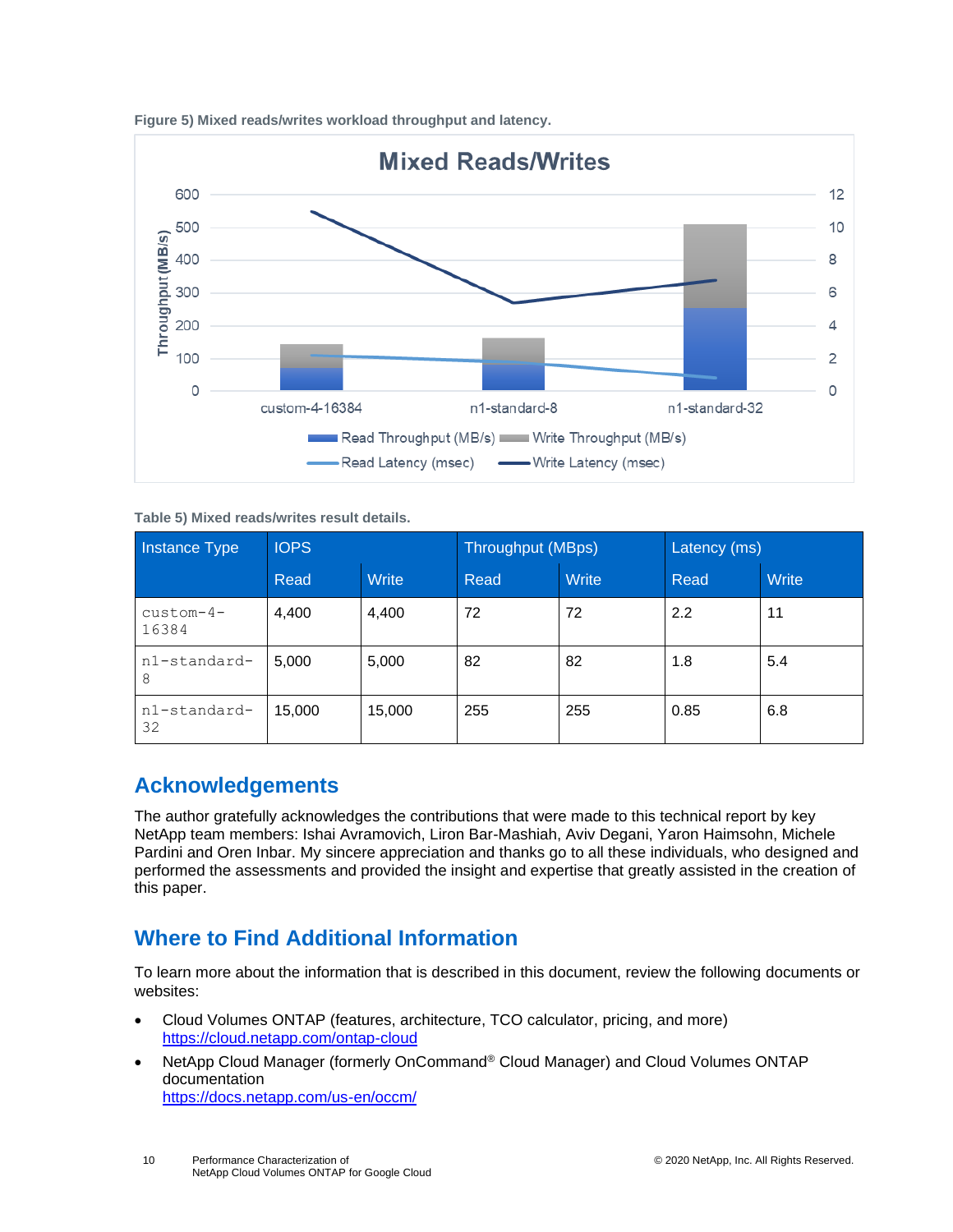- Getting Started with Cloud Volumes ONTAP for Google Cloud [https://docs.netapp.com/us-en/occm/task\\_getting\\_started\\_gcp.html](https://docs.netapp.com/us-en/occm/task_getting_started_gcp.html)
- Fio page on GitHub <https://github.com/axboe/fio>
- Google Cloud storage options <https://cloud.google.com/compute/docs/disks/performance>
- Block storage performance page in Google Cloud <https://cloud.google.com/compute/docs/disks/performance#ssd-pd-performance>
- Cloud Manager for Cloud Volumes ONTAP in Google Cloud Platform Marketplace <https://console.cloud.google.com/marketplace/details/netapp-cloudmanager/cloud-manager>

# <span id="page-10-0"></span>**Version History**

| Version     | Date          | Document Version History |
|-------------|---------------|--------------------------|
| Version 1.0 | February 2020 | Initial release.         |